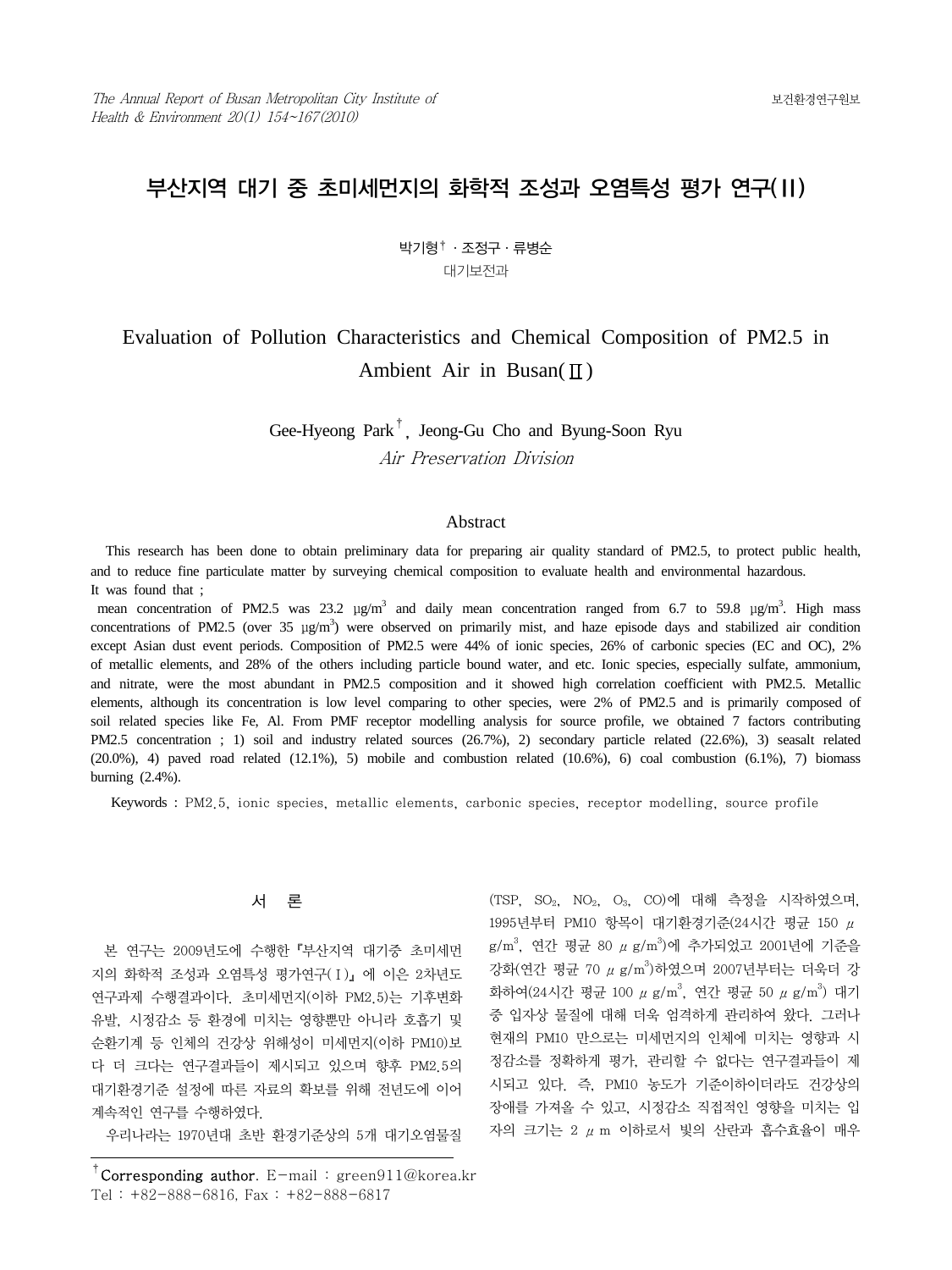크다는 점이 고려되어 환경부에서는 금년 환경기준을 설정하 여 2015년에 대기환경기준에 PM2.5 항목 (24시간 평균 50  $\mu$  g/m $^3$ , 연평균 25  $\mu$  g /m $^3$ )을 추가할 예정이다. 미세먼지에 대한 규제 및 연구가 활발히 진행되고 있는 미국에서는 1997 년 PM10에서 PM2.5로의 관리를 본격화 하였으며 2006년 그 기준을 강화하였다 (24시간 평균 65 → 35  $\mu$  g/m<sup>3</sup>, 연간 평 균 15 μ g/m<sup>3</sup>). 특히 PM2.5에 대해서는 질량농도뿐만 아니라 주요 구성성분인 황산염, 질산염, 암모늄염, 탄소(유기탄소, 무기탄소) 등에 대한 성분분석을 실시하는 화학성분 분석 측 정망도 규정하고 있다.

 대기 중에 부유하는 입자상 물질 중 입자의 크기가 2.5 μ m 이상인 조대입자는 자연침강에 의해 쉽게 제거되지만 2.5  $\mu$  m 미만의 미세입자는 바람, 습도, 기온, 대기안정도 등 기 상 조건의 영향을 많이 받아 대기 중에 장기간 부유할 가능성 이 높으며 자연 침강보다는 강우에 의한 세정작용 (scavenging), 즉 washout과 rainout에 의해서만 대부분 제 거된다. 본 연구의 대상인 PM2.5는 인위적인 발생원에 의한 오염물질들이 더 많은 양을 차지하고 있다. 인위적인 발생원 에서 배출된 오염물질은 기체상 (gas phase)의 오염물질이 대 부분을 차지하며, 이 물질들이 대기 중에서 광화학반응 등에 의해 입자로 전환 (gas-to-particle conversion)된 후 대기 중에 부유하게 된다. 이러한 물질들은 호흡을 통해 인체 내로 유입되어 폐 깊숙이 침투 후 인체의 조직과 작용하게 되면 인 체 보건학상으로도 심각한 문제를 유발할 수 있다는 연구 결 과들이 제시되고 있다. 특히, 미세먼지에 함유되어 있는 Pb, Cd, As, Mn, Zn, Ni, Cr 등의 중금속이 인체에 흡수되어 활 성산소를 생성하는 등 여러 가지 기전을 통해 호흡기 및 순환 기계 뿐만 아니라 인체 질환을 야기할 수 있다는 연구결과들 이 발표되고 있다. 대기 중 PM2.5의 농도가 높아질 경우 폐 렴, 폐기능 손실, 병원 이용률의 증가, 천식 및 다른 호흡기 관련 질환뿐만 아니라 심혈관 및 암과 관련된 사망 위험성이 증가하는 것으로 보고되어 있다. 이는 변이원성 실험을 통해 서도 밝혀졌는데 전반적으로 PM2.5가 PM10보다 비교적 낮은 생존율을 나타내어 독성이 더 높은 것으로 관찰되었다. 또한 대기 중에서 시정(visibility)에 주로 영향을 미치는 입자는 0.1~10 μm인 미세입자들이며 이들 중 황산염, 질산염 및 탄소함유 성분들이 시정감소에 크게 기여하는 것으로 나타났 다.

 최근 들어 대기오염으로 인한 건강영향을 규명하는 연구에 서는 미세입자 중 특히 인체 유해성이 상대적으로 크다고 보 고된 PM2.5에 대한 관심이 높아지고 있다. PM2.5는 만성 및 급성 조기사망 호흡기계 및 심혈관계 질환으로 인한 입원, 응 급실 방문 등의 건강영향과 관련이 있는 것으로 보고되고 있 다. 이는 입자의 크기가 작을수록 호흡기에서 입자의 제거 속 도가 느려지며, 인체 내로의 침투가 용이하고 폐나 기도 등의 인체 장기에서 흡수되기 쉬우며, 세포와의 반응성이 증가하기 때문이다

 서울시의 경우 PM2.5 농도 개선에 따른 조기사망 감소의 건강편익을 2006년 농도수준과 대비하여 추산한 결과 장기노  $\frac{1}{2}$ 로 인한 만성 조기사망은 미국 EPA 연평균 기준인 15  $\mu$ g/m3 을 달성할 경우 30세 이상 인구 10만 명당 30~37명이 감소하며, WHO 연평균 기준인 10  $\mu$  g/m<sup>3</sup>을 달성한다면 30 세 이상 인구 10만 명당 41~50명의 조기사망자가 감소하는 것으로 추산되었다. 또한 PM2.5 단기노출로 인한 급성 조기 사망은 PM2.5 농도가 미국 EPA 일평균 기준인 35  $\mu$  g/m $^3$ 을 달성한다면 전체 연령 인구 10만 명당 11~12명이 감소하며, WHO 일평균 기준인 25  $\mu$  g/m<sup>3</sup>을 달성한다면 전체 연령인구 10만 명당 13~14명이 감소하는 것으로 추산되는 것으로 연구 되었다.

 어떤 임의의 지역에서 입자상 물질로 인한 대기오염의 원인 과 정도를 파악하고 그에 대한 제어대책의 수립 및 배출원 규 제를 위해서는 사전에 오염원에 대한 정량·정성분석이 선행되 어야 하며, 이들 각 발생원에 대한 오염 기여도의 평가가 무 엇보다도 중요하다.

 부산은 남동쪽에 해안을 끼고 있는 전형적인 연안환경의 도 시이므로 연안을 중심으로 한 지역과 비교적 내륙쪽인 지역과 는 대기오염 배출환경, 지형 및 기상학적 배경이 다르다. 미 세먼지는 오염물질 배출량 및 화학반응, 지형적 조건 그리고 기상조건 등 다양한 인자와 관련되어 있으며 특히, 기상조건 은 배출된 오염물질의 확산 정도를 결정하는 중요한 변수이 다. 향후 미세먼지 농도해석을 위해서는 국지기상 및 종관기 상 상태를 고려하여 대기오염도를 평가하는 것이 무엇보다 필 요하다.

 본 연구에서는 향후 PM2.5에 대한 대기환경기준 적용과 환 경보건학적 위해성 평가를 위한 구성성분을 조사함으로써 부 산 시민의 건강보호와 PM2.5 저감방안을 제시하고자 하였으 며, 이를 위해 2년간의 연구기간을 통해 미세먼지 구성성분의 변화 경향과 성분분석 자료의 통계분석 및 수용모델을 이용하 여 발생원을 추정하고 이에 대한 저감방안을 제시하고자 하였 다.

### 미세먼지 배출 현황

 부산은 배산임해의 지형 구조를 가지고 있어 많은 교통량을 처리할 수 있는 도로망의 형성에 취약한 구조를 가지고 있으 나 교통량은 지속적으로 증가하고 있으며 항만이 도심 인근에 위치하고 있어 항만화물의 시내도로 통과 등으로 기간 도로교 통망의 계속적인 확충에도 불구하고 교통체증은 가중되고 있 다. Table 1에서 보는 바와 같이 부산시의 자동차 등록대수가 1992년 46만대에서 2007년 약 100만대로 넘어서면서 대기오 염의 주요 배출원이 되고 있다.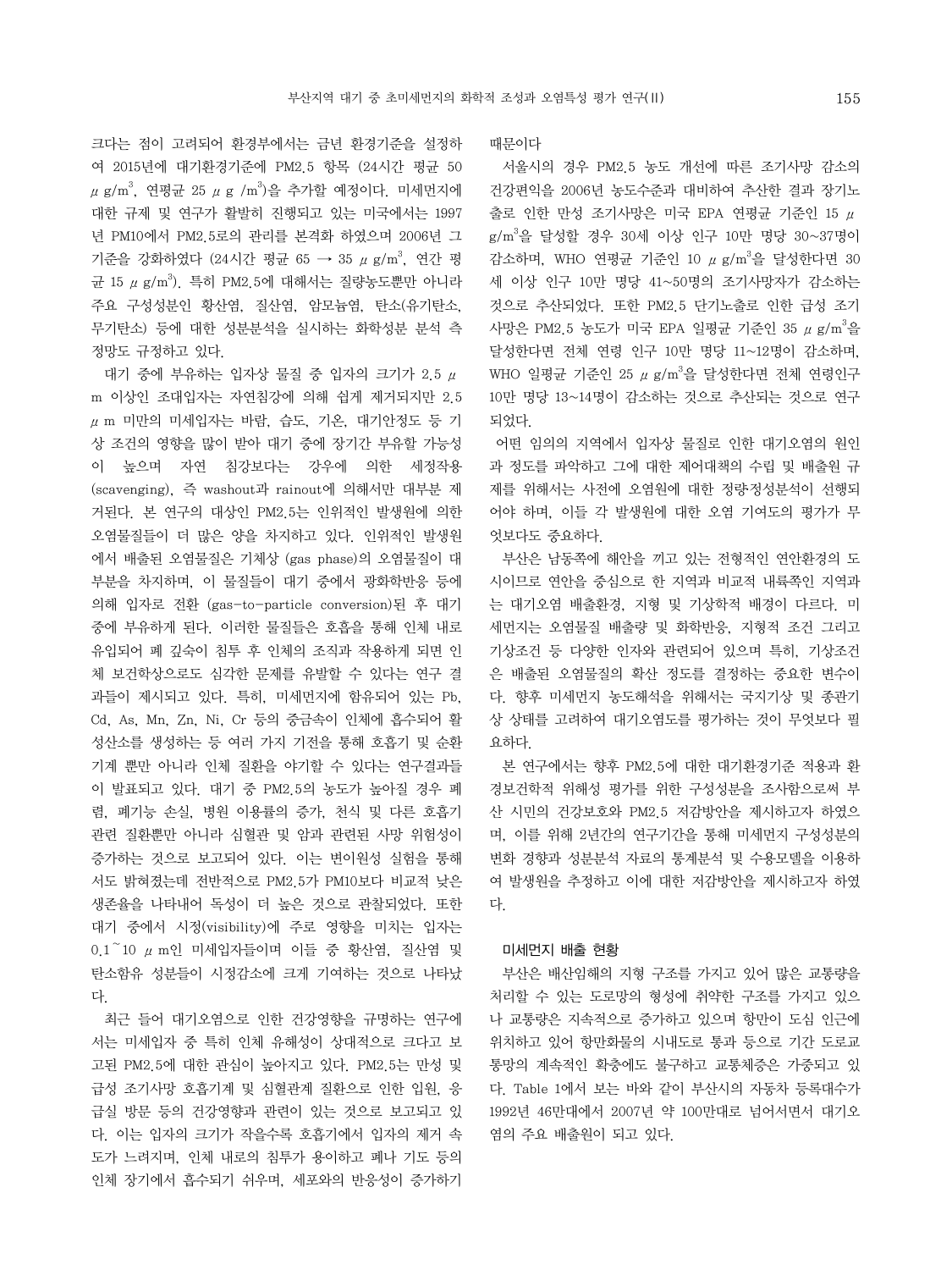| year<br>item      | 2000             | 2001             | 2002             | 2003             | 2004            | 2005             | 2006             | 2007               | 2008               | 2009               |
|-------------------|------------------|------------------|------------------|------------------|-----------------|------------------|------------------|--------------------|--------------------|--------------------|
| Total<br>(I.R.    | 812.369<br>(6.8) | 862.699<br>(6.2) | 921.084<br>(6.8) | 955.366<br>(3.7) | 966.417<br>1.2) | 979,969<br>(1.4) | 994.292<br>(1.5) | 1.010.286<br>(1.6) | 1.038.954<br>(2.8) | 1.116.719<br>(7.4) |
| Passenger         | 547.405          | 589.257          | 638.173          | 667.191          | 679.433         | 699.786          | 718,357          | 735.941            | 769,463            | 851,684            |
| Bus               | 92.069           | 87.697           | 87.903           | 85,833           | 83.048          | 76.791           | 73.780           | 71.609             | 69.904             | 68,011             |
| Truck             | 167.899          | 180.393          | 189.023          | 195.601          | 196.740         | 196.099          | 194.622          | 194.713            | 191.635            | 189,029            |
| Special           | 4.996            | 5,352            | 5,985            | 6.741            | 7.196           | 7,293            | 7,533            | 7,823              | 7,952              | 7,995              |
| Foreign<br>(I.R.) | 3.053<br>(6.5)   | 3.546<br>(16.1)  | 4.435<br>(25.1)  | 5.626<br>(26.9)  | 6.374<br>(13.3) | 7,422<br>(16.4)  | 8.373<br>(12.8)  | 9.403<br>(12.3)    | 21.410<br>(127.7)  | 55.655<br>(160.0)  |

Table 1. Vehicle registration by year in Busan (unit : number)

<sup>1)</sup>I.R. : Increasing rate(%)

Table 2. Emission standard for manufactured vehicle

| Vehicle  | Pollutants          | $\sim 2002.7$ . | $2002.7.~\sim$ | $2006.1.~\sim$ |
|----------|---------------------|-----------------|----------------|----------------|
| Gasoline | NOx(g/km)           | 0.25            | 0.12           | 0.031          |
|          | HC(g/km)            | 0.16            | 0.056          | 0.05           |
| Diesel   | NOx(g/kWh)          | 6.0             | 5.0            | 3.5            |
|          | Particulate (g/kWh) | 0.15            | 0.1            | 0.02           |

자동차 배출가스는 차종과 제작년도에 따라 다르나 소형차와 제작년도가 최근 연식일수록 배출가스에 대한 허용기준이 엄 격하게 적용되고 있다. Table 2에는 제작차 배출허용기준을 나타내었으며 2006년 이후부터 적용된 제작차 배출허용기준 을 휘발유차는 미국에서 2004년 이후 적용한 초저공해차 (ULEV) 수준으로, 경유차는 유럽에서 2005년 이후 적용한 유 럽 4단계 (EURO-4) 수준으로 각각 강화하였다. 강화된 기준 에 맞추기 위하여 엔진이 차세대 전자제어식으로 바뀌고, 매 연저감장치 (DPF)와 같은 후처리 장치도 도입되고 있다. 특히 경유차에서 주로 배출되는 오염물질 중에 질소산화물과 무기 탄소를 포함하는 미세먼지가 문제가 되고 있다. 부산시는 인 구가 밀집되어 있고 차량 정체시간이 길며 도로주변과 거주지 역과의 거리가 짧고 항만 관련 화물차 등 경유가 연료인 대형 화물차량의 운행이 빈번하여 시민들이 느끼는 체감 오염도가 더욱 높으므로 이에 대한 대책이 시급한 실정이다. 특히 자동 차에서 배출되는 미세먼지의 주요 구성요소인 탄소성분 (유기 및 무기탄소)은 국립환경과학원 조사결과 지역적으로 다소 차 이는 있으나 PM2.5 조성의 30~50%를 차지하므로 대기 중 PM2.5의 저감을 위해서는 자동차 관련 정책도 중요한 부분이 라 할 수 있겠다.

 입자상 물질의 배출원으로 대기배출시설이 있으며 Table 3 에서 보는 바와 같이 2009년말 현재 부산지역의 대기배출업 소는 총 2,191개소이며 Table 4와 같이 2003년 이후로 계속

감소추세였다가 2008년 소폭 증가 후 2009년 다시 감소하였 다. 업종별로는 Table 5에서 보는 바와 같이 금속제품제조업 이 703개소로 32.7%를 차지하고 있으며, 연간 대기오염물질 발생량이 2 ton 미만인 5종 사업장이 1,039개소로 전체의 48.3%를 차지하고 있다.

 Table 6은 부산지역에서 발생하는 미세먼지의 부분별 배출 량을 나타낸 것이다. 미세먼지 발생량의 상당부분이 이동오염 원이며 비산먼지가 포함되었을 경우 그 기여도는 80%이상을 차지하는 것으로 나타나 있다.

| Table 3. Air pollutants emission facilities by scale |  |
|------------------------------------------------------|--|
|------------------------------------------------------|--|

| Total $\Gamma$ | Class |                                         |       |     |         |  |  |  |  |
|----------------|-------|-----------------------------------------|-------|-----|---------|--|--|--|--|
|                |       | Class 1 Class 2 Class 3 Class 4 Class 5 |       |     |         |  |  |  |  |
| $2.225$        | - 33  | 85                                      | 158 - | 913 | - 1.036 |  |  |  |  |

Table 4. Air pollutants emission facilities in Busan

|  |  | Year 2003 2004 2005 2006 2007 2008 2009 |  |                                               |
|--|--|-----------------------------------------|--|-----------------------------------------------|
|  |  |                                         |  | No. 2,426 2,283 2,191 2,189 2,156 2,234 2,191 |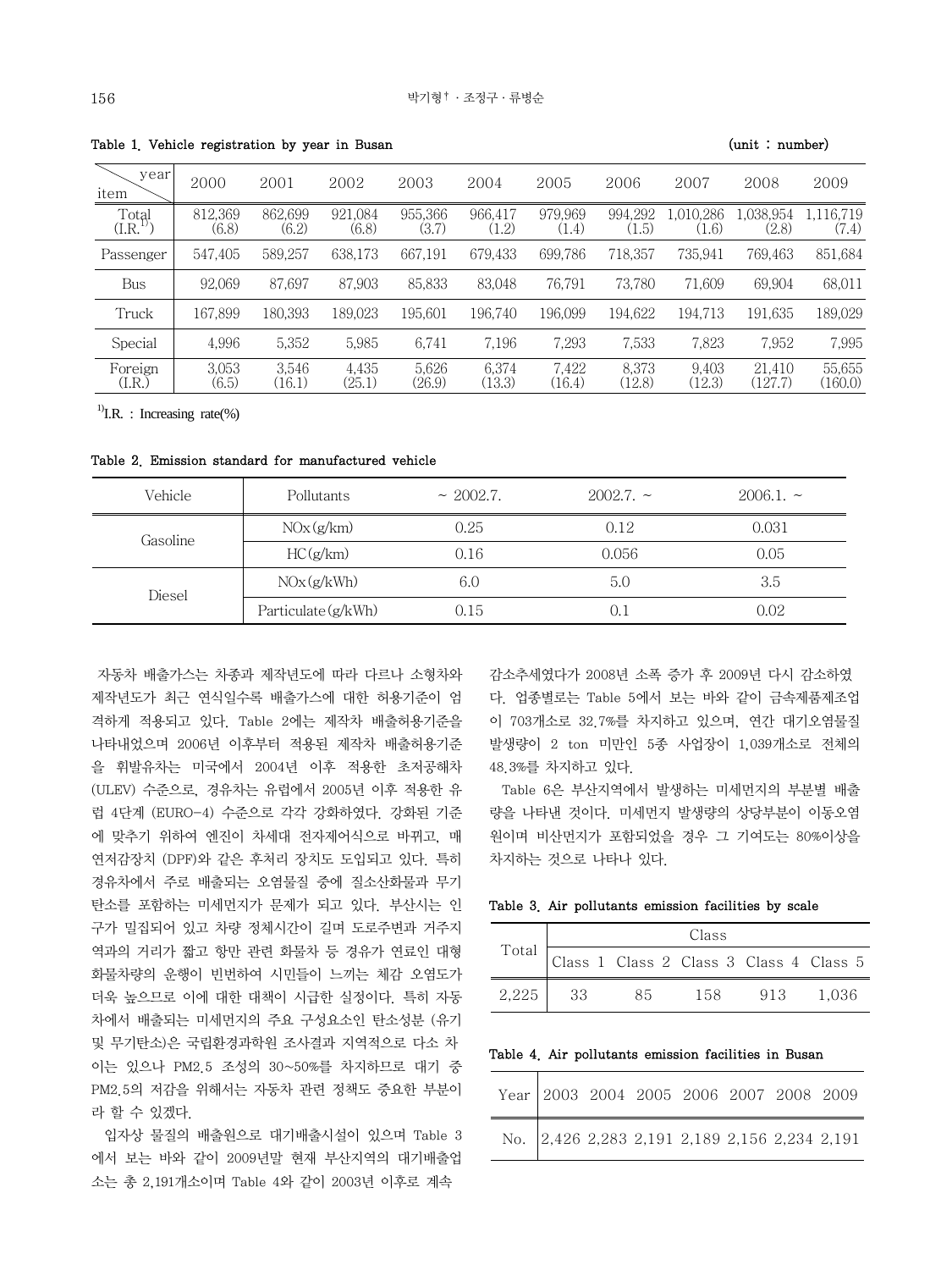nonmetal leather wood pulp food fiber etc.

| 2,191 | 703                                 | 3<br>85                          | 166                              | 66                                 | 36                    | 66         | 3<br>42  | 72                 | 949        |
|-------|-------------------------------------|----------------------------------|----------------------------------|------------------------------------|-----------------------|------------|----------|--------------------|------------|
|       | Table 6. Emissions of PM10 in Busan |                                  |                                  |                                    |                       |            |          | (unit : kg/year)   |            |
| year  |                                     | energy<br>industry<br>combustion | $non-$<br>industry<br>combustion | $manufactu-$<br>ring<br>combustion | production<br>process | road       | non-road | waste<br>treatment | Total      |
|       | dust1)<br>scattering(N)             | 104,018                          | 116,100                          | 90.129                             | 95.661                | 1,820,314  | 763.841  | 4,122              | 2,994,185  |
| 2004  | ratio $(\%)$                        | 3.5                              | 3.9                              | 3.0                                | 3.2                   | 60.8       | 25.5     | 0.1                |            |
|       | dust2)<br>scattering(Y)             | 104,018                          | 116,100                          | 90,129                             | 95,661                | 19,311,431 | 763,841  | 4,122              | 20,485,302 |
|       | ratio $(\%)$                        | 0.5                              | 0.6                              | 0.4                                | 0.5                   | 94.3       | 3.7      | 0.0                |            |
|       | dust<br>scattering(N)               | 397,586                          | 106,234                          | 141,694                            | 32,531                | 1,748,404  | 776,214  | 3,299              | 3,205,962  |
| 2005  | ratio $(\%)$                        | 12.4                             | 3.3                              | 4.4                                | 1.0                   | 54.5       | 24.2     | 0.1                |            |
|       | dust<br>scattering(Y)               | 397,586                          | 106,234                          | 141,694                            | 32,531                | 8,015,574  | 776,214  | 3,299              | 9,473,132  |
|       | $ratio(\%)$                         | 4.2                              | 1.1                              | 1.5                                | 0.3                   | 84.6       | 8.2      | 0.0                |            |
|       | dust<br>scattering(N)               | 359,217                          | 262,055                          | 285,612                            | 38,845                | 1,591,754  | 931,758  | 16,450             | 3,485,691  |
| 2006  | ratio $(\%)$                        | 10.3                             | 7.5                              | 8.2                                | 1.1                   | 45.7       | 26.7     | 0.5                |            |
|       | dust<br>scattering(Y)               | 359,217                          | 262,055                          | 285,612                            | 38,845                | 7,760,366  | 931,758  | 16,450             | 9,654,303  |
|       | ratio $(\%)$                        | 3.7                              | 2.7                              | 3.0                                | 0.4                   | 80.4       | 9.7      | 0.2                |            |
|       | dust<br>scattering(N)               | 82,000                           | 232,000                          | 237,000                            | 41,000                | 1,506,000  | 828,000  | 17,000             | 2,959,000  |
| 2007  | ratio $(\%)$                        | 2.8                              | 7.8                              | 8.0                                | 1.4                   | 50.9       | 28.0     | 0.6                |            |
|       | dust<br>scattering(Y)               | 82,000                           | 232,000                          | 237,000                            | 41,000                |            | 828,000  | 17,000             |            |

|  | Table 5. Classification by industry(2009) |  |  |  |  |
|--|-------------------------------------------|--|--|--|--|
|--|-------------------------------------------|--|--|--|--|

Total metal chemistry refinery rubber

1)dust scattering(N) : 비산먼지 미포함

ratio(%)

2)dust scattering(Y) : 비산먼지 포함

# 재료 및 방법

## 시료채취 및 분석

 본 연구는 2년에 걸쳐 행해졌으며 1차 년도는 2009년 1월 부터 10월까지, 2차년도 2010년 3월부터 10월말까지 수행되 었다. 본 연구의 수행을 위해 시료의 채취는 부산지역을 대표 할 수 있는 연제구 연산동 소재 종합대기측정소에서 행하였 다. 이 지점은 주거지역에 해당되며 Fig. 1에서 볼 수 있듯이 지리적으로 부산지역의 중심부에 위치해 있다. 연구대상지점 주변은 아파트, 빌라, 주택 등 주거단지로 조성되어 있으며, 측정소를 기점으로 남동 방향 160 m 지점에 왕복 8차선 도로 가 인접하고 있으며 북동방향 300 m 지점에 연산교차로가 위 치해 있다.

 시료 채취시간은 09:00부터 다음날 09:00까지 24시간 연속 채취를 기본으로 하였다. 시료채취에 사용된 장비는 PMS-102 (Korea, APM Eng., Co.)로 시료채취유량은 16.7 L/min을 유지하여 입경이 2.5 μm 이하(cut-off 50%)인 미 세 입자상물질들만 선택적으로 채취되도록 하였다.

#### 중량농도의 측정

시료채취에 사용된 여지는 Zefluor™ supported PTFE( pore size 2.0 μm, Φ 47 mm, Pall Corp.)이며, 시료채취 전 항온(20±2 ℃) 및 항습(45±5%) 조건이 유지되도록 24시 간동안 데시케이터내에 보관한 뒤 무게를 측정하였다. 채취한 시료는 현장에서 PTFE 재질의 테이프로 밀봉한 다음 실험실 로 운반 후 항온 항습 데시케이터에 시료를 24시간 동안 보관 한 뒤 무게를 측정하여 시료채취 전후의 무게차에 의해 중량 농도를 산출하였다.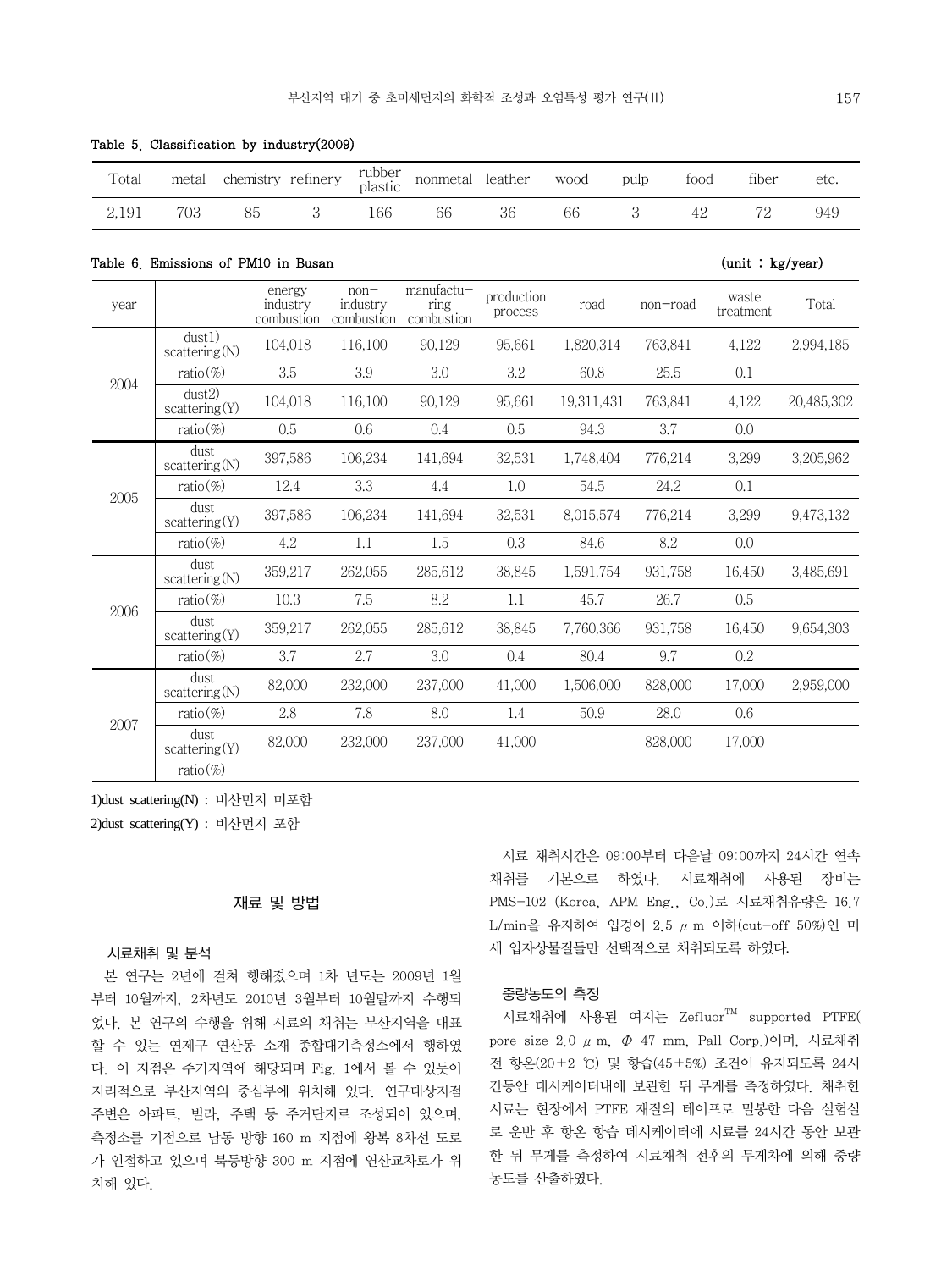## 이온성분 및 금속성분 분석

 이온성분의 분석을 위해 시료를 채취한 여지의 1/2을 절취 한 뒤 유리관에 넣은 다음 에탄올 200 μL를 여지의 시료 채 취면에 골고루 뿌려 여지가 물에 잘 적셔지도록 하였다. 여기 에 탈이온교환수 (비저항 18.2㏁-cm) 15 mL를 넣어 초음파 추출기에 넣은 뒤 120 분동안 이온성분을 추출하였으며 그 과 정은 Fig. 2와 같다. 추출액은 멤브레인 필터 (pore size 0.45 μm)로 입자상 물질을 제거한 다음 분석시까지 냉장보 관 (4°C) 하였다. 음이온 성분 (Cl<sup>-</sup>, NO<sub>3</sub><sup>-</sup>, SO<sub>4</sub><sup>2-</sup>)은 이온크로 마토그래프 (Dionex, ICS-3000)로 분석하였으며 분석조건은 Table 7과 같다. 양이온 중 NH4<sup>+</sup> 성분은 자동분석기기 (BLTEC STAT-2000)로 분석하였으며, 그 외 양이온 성분 (Na<sup>+</sup>, K<sup>+</sup>, Mg<sup>2+</sup>, Ca<sup>2+</sup>)은 ICP-OES (Varian, 720-ES)로 분 석하였으며 분석조건은 Table 8과 같다.

 금속성분의 분석을 위해 절취한 나머지 부분을 분해용기 (Teflon vessel)에 넣고 12% 질산 (미량분석용) 10 mL를 첨 가하였다. 분해용기의 마개를 닫은 뒤 microwave 안에 넣고 Fig. 2(오른쪽)와 같이 프로그램을 설정한 뒤 금속 성분을 분 해(추출)하였다. 추출액은 centrifuge tube에 옮긴 뒤 산 (acid) 용액으로 15 mL로 맞춘 뒤 분석시까지 냉장보관 하였 으며 ICP-OES (Varian, 720-ES)로 분석하였다.



Fig. 1. Sampling location for this study.



Fig. 2. Extraction procedure for the determination of chemical compositions associated with PM2.5.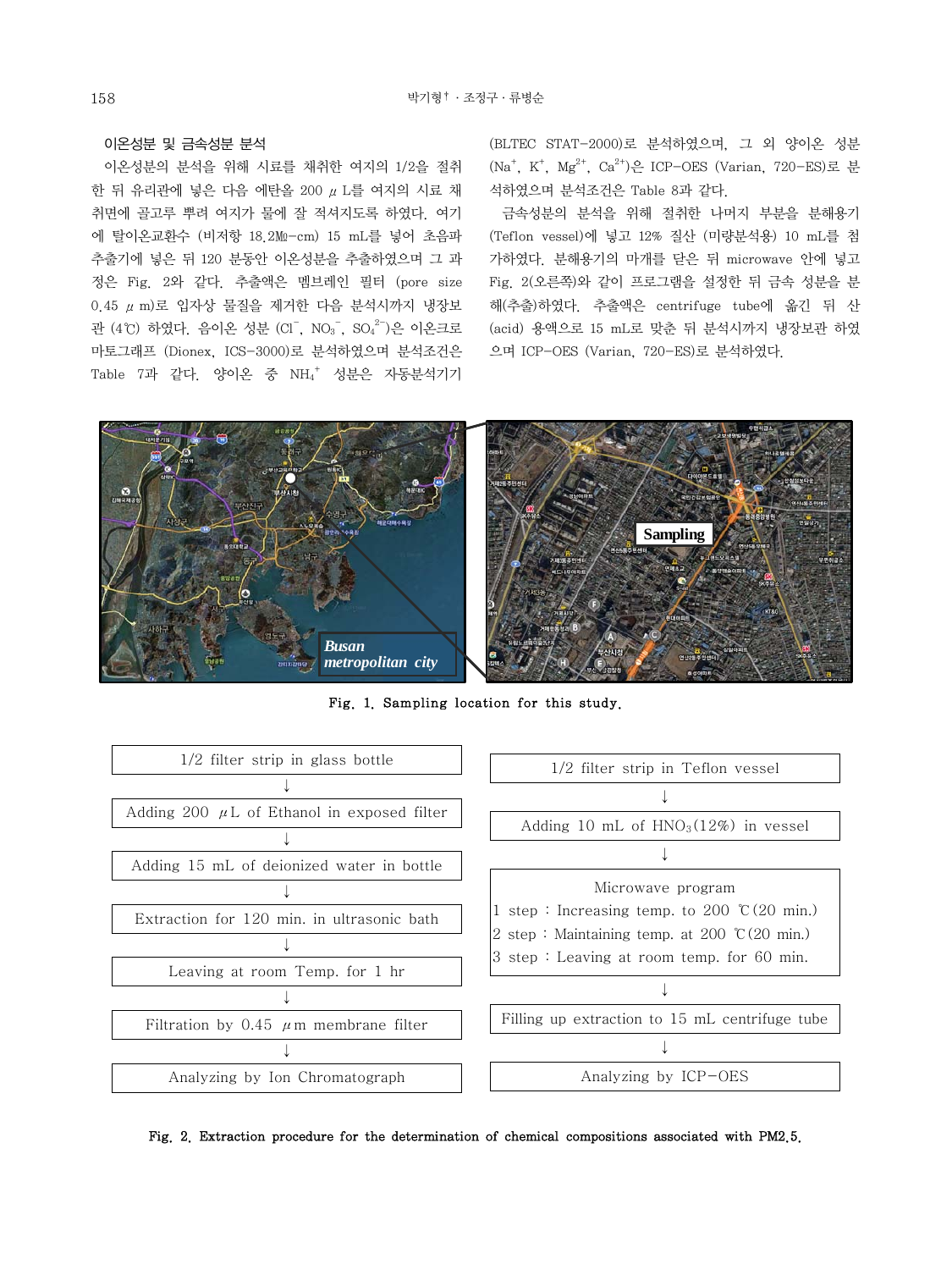| Type                | Conditions                                                |
|---------------------|-----------------------------------------------------------|
| Eluent              | KOH $(10 \text{ mM} \sim 45 \text{ mM} \text{ gradient})$ |
| Flow rate           | $1.0$ mL/min                                              |
| Injection<br>volume | 20 $\mu$ L                                                |
| Column              | Ionpac AG 19-4 mm,<br>AS $19-4$ mm (Dionex Inc.)          |
| Suppressor          | ASRS II ULTRA-4mm(Dionex Inc.)                            |
| Detector            | Conductivity Detector (Dionex Inc.)                       |
| Viewer              | Chromeleon (Dionex Inc.)                                  |

## 탄소성분 분석

 탄소성분의 분석을 위해서 석영(Quartz) 필터(φ 47 mm, whatman)를 사용하였으며, 시료 채취전 여지를 전기로에 넣 은 다음 850℃에서 90분간 전처리하여 유기물을 완전 분해하 였다. 탄소분석은 탄소분석기(Sunset OCEC carbon aerosol analyzer)를 이용하였다. 탄소 분석방법은 크게 열산화법 (Selective thermal oxidation method), 원소분석 방법 (Elemental analysis method), 열광학적 반사도법 (Thermal-optical reflectance method : TOR), 열광학적 투 과도법 (Thermal- optical transmittance method : TOT)으 로 나눠지는데 본 연구에서는 미국 NIOSH (National Institute of Safety and Health)의 TOT 방법을 이용하여 분 석하였으며, 분석조건은 Fig. 3과 같다.



Fig. 3. Analytical condition for carbon analysis.

Table 7. Analytical conditions of IC for anion Table 8. Analytical conditions of ICP-OES for cation

| Variables          | Conditions       |
|--------------------|------------------|
| Power              | $1.2 \text{ kW}$ |
| Plasma gas flow    | $15$ L/min       |
| Auxiliary gas flow | $1.5$ L/min      |
| Nebulizer gas flow | $0.75$ L/min     |
| RF power           | 1100 Watts       |
| Replicates         | 3 Times          |

## 결과 및 고찰

#### 기상현황

 측정 기간동안의 기상조건은 Table 10 및 Fig. 4에 나타내 었다. 2009년과 2010년은 시료 채취시기가 달라 기상 관측값 이 다소 차이가 있었다. 2009년과 2010년의 평균기온은 각각 15.0, 20.6℃였으며 시간별 평균 기온은 각각 -5.9~31.9℃, 1.2~35.4℃의 범위였다. 주풍향은 Fig. 4에서 보는 것과 같 이 대체적으로 남풍계열의 바람이 주를 이루었다. 평균풍속은 2009년과 2010년 각각 1.3, 1.4 m/s였으며, 시간별 평균 풍 속은 각각 0.3~4.2, 0.3~3.6 m/s의 범위였다. 평균 상대습 도는 2009년과 2010년 각각 50.9, 61.1%였으며 시간별 평균 상대습도는 각각 2.3~87.4, 8.4~98.4%의 범위였다.

Table 10. Meteorological conditions during sampling period

|        | Meteor.  Temperature |           | Wind<br>Direction |     | Wird<br>speed(m/s) |                 | Relative<br>Humidity $(\%)$ |      |
|--------|----------------------|-----------|-------------------|-----|--------------------|-----------------|-----------------------------|------|
|        | 2009                 | 2010      | 2009 2010         |     | 200                | 2010            | 7 Y Y                       | 201O |
| Mean   | 15.0                 | - 20.6    | S                 | SSW |                    | $1.3 \quad 1.4$ | 50.9                        | 61.1 |
| Median | 16.1 20.9            |           |                   |     | 12                 | 1.3             | 529                         | 61.6 |
| Max.   |                      | 31.9 35.4 |                   |     | 4.2                | 36              | 87.4                        | 98.4 |
|        | $-5.8$               |           |                   |     |                    | O 3             |                             |      |



Fig. 4. Windrose during sampling period.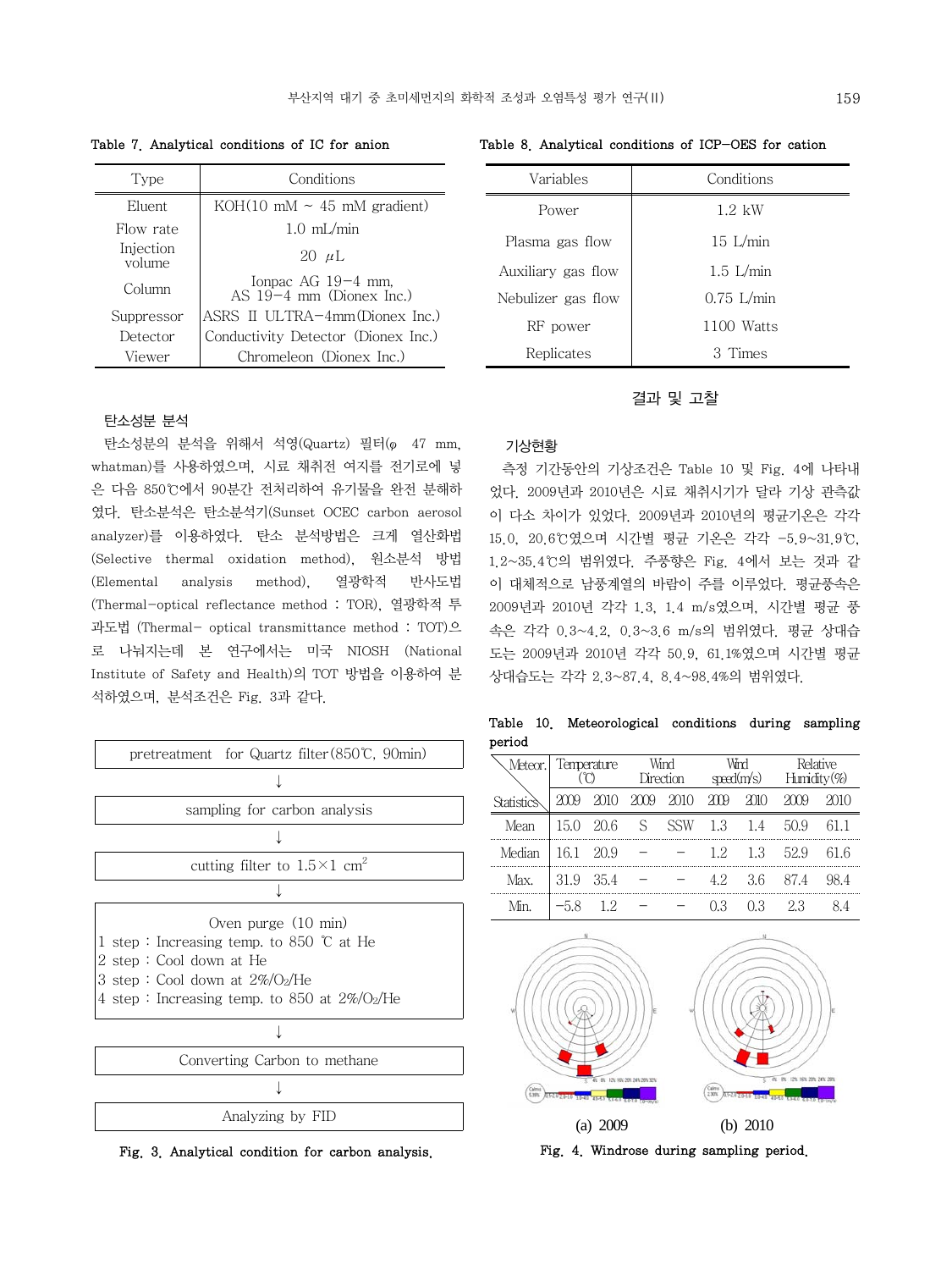## 초미세먼지 중량농도 및 구성성분

 2009~2010년 연구기간 동안 PM2.5의 평균농도는 23.2 μ  $\rm g/m^3$  (중앙농도:20.3  $\rm \mu \ g/m^3$ )이었으며, 일별 측정값의 농도 는 6.7~59.8  $\mu$  g/m $^3$ 의 범위를 나타내었다. Fig. 5는 연구기 간동안의 일별 측정농도를 시계열 그래프로 나타낸 것으로 2015년부터 적용될 PM2.5 기준과 비교해보면 총 116회의 시 료채취일 중 3회 기준초과 (24시간 평균 50 μ g/m<sup>3</sup>)하는 것 으로 나타나 2.6%의 기준 초과율을 나타내었다. 특히 35 μ g/m3 이상(미국 EPA 24시간 평균기준)인 날이 116일 중 17일 로 14.7% 였으며, 그 때의 기상조건은 대부분 박무, 연무현상 으로 인하여 시정이 좋지 않은 상태였다.

 특히 동절기에 비해 하절기에 PM2.5가 상대적으로 낮은 농 도를 나타내었는데, 하절기에는 혼합고가 높아 대기의 확산능 력이 강할 뿐만 아니라, 강우량과 강우빈도가 늦여름에 집중 됨으로서 오염된 공기를 세정시키는 효과가 있어 농도가 낮아 지는 경향이 있다. 반대로 동절기에는 표면의 냉각효과로 인 해 대기가 정체하는 빈도가 높고 난방을 위한 연료사용의 증 가와 여름과 가을철에 비해 상대적으로 혼합고가 낮아 확산이 어려워 농도가 높아지는 경향이 있다.

 일반적으로 입자상물질의 구성성분은 이온성분, 탄소성분, 금속성분, 그 외 기타성분들로 구성되어 있으며, 지역적인 특 성에 따라 다소 차이는 있으나, PM2.5의 경우 그 조성 비율 은 이온성분 > 탄소성분 > 금속성분의 순으로 이온성분이 가 장 많은 양의 차지하는 것으로 알려져 있다.

 본 연구에서는 PM2.5 중 이온성분, 탄소성분, 금속성분에 대해서 조사하였으며, 그 결과 Fig. 6과 같이 이온성분이 44%, 탄소성분이 26%, 금속성분이 2% 정도였고, 수분을 포함한 그 외 기타성분이 28% 정도로 나타났다. PM2.5의 조성비는 더 세분해서 보면 이온성분의 경우 음이온 35%, 양이온 13%, 탄 소성분의 경우 유기탄소 20%, 무기탄소 6% , 금속성분 2% 전후로 나타나 2009년 국립환경과학원 조사 결과에 따른 서 울, 인천, 대전, 광주, 대구 등의 지역에 비해 이온성분의 농 도수준은 낮은 편이나 그 조성비는 10% 정도 높게 나타났다.

## 이온성분 농도 경향

 PM2.5 중 이온성분은 44% 정도 차지하였으며, 그중 음이 온이 29%, 양이온이 15% 정도 차지하는 것으로 나타났다. Table 10에 이온성분에 대한 통계분석결과(평균값, 중앙값, 표준편차, 최대, 최소)를 나타내었으며, Fig. 7에는 이온성분 별 농도를 boxplot로 나타내었다. 각 이온성분의 농도를 보면 음이온의 경우 SO4<sup>2-</sup>, NO<sub>3</sub><sup>-</sup>, Cl<sup>-</sup>이온의 평균농도(범위)는 각 각 4.232 (0.323~ 13.004), 2.250 (0.046~15.654), 0.368  $(0.000~2.259)$   $\mu$  g/m<sup>3</sup>, 양이온의 경우 NH<sub>4</sub><sup>+</sup>, Ca<sup>2+</sup>, Na<sup>+</sup>,  $K^+$ ,  $Mg^{2+}$  이온이 각각 2.106  $(0.167~16.391)$ , 0.518 (0.004~2.159), 0.478 (0.015~1.342), 0.261 (0.000~2.383), 0.068 (0.001~0.568)  $\mu$  g/m $^3$ 로 나타나 음이온 중에는 SO $_4^{2-}$ ,

양이온 중에는 NH4 + 이 가장 높은 농도를 나타내었다. Fig. 8은 PM2.5를 구성하는 이온성분의 구성비를 나타낸 그래프이 다. 이온성분 중  ${SO_4}^{2-}$ 이 가장 많은 양을 차지하였고,  ${SO_4}^{2-}$ 중 해염(seasalt)의 영향을 제외한 비해염 (non-seasalt) 성 분이 전체 황산염의 98%정도 차지하여 대부분이 인위적인 발 생원에서 대기중으로 배출되어 화학반응에 의해 2차입자로 생 성된 것으로 보인다.

이온성분은  $nss-SO<sub>4</sub><sup>2-</sup> 40%, NO<sub>3</sub><sup>-</sup> 22%, NH<sub>4</sub><sup>+</sup> 20%, Ca<sup>2+</sup>$ 5%, Na<sup>+</sup> 5%, Cl<sup>-</sup> 4%, K<sup>+</sup> 2%, Mg<sup>2+</sup> 1%, ss-SO<sub>4</sub><sup>2-</sup> 1%의 구 성비를 나타내었으며, nss-SO4<sup>2-</sup>, NO<sub>3</sub><sup>-</sup>, NH<sub>4</sub><sup>+</sup> 등 2차기원 입자가 80%이상을 차지하여 이들의 생성기원인 SO<sub>2</sub>, NOx, NH3 등의 대기중 배출을 줄여야 PM2.5의 농도를 감소시킬 수 있을 것으로 판단된다.

 Fig. 9는 MOUDI cascade impactor (MSP corp., 11단)를 이용하여 입경별로 시료를 채취한 후 수용성 이온성분을 분석 한 결과를 나타낸 그래프이다. 이온성분별 입경분포는 입자의 크기가 2.5  $\mu$  m 이하인 미세입자 영역에서 SO4<sup>2-</sup>, NH<sub>4</sub><sup>+</sup>, K<sup>+</sup> 등이 상대적으로 높은 기여율을 나타내었으며, 2.5 μm 이상 의 조대입자 영역에는 Cl<sup>-</sup>, NO<sub>3</sub><sup>-</sup>, Na<sup>+</sup>, Ca<sup>2+</sup>, Mg<sup>2+</sup> 등의 해 염 및 자연발생원(NO3 제외)의 기여율이 높게 나타났다.

#### 탄소성분 농도 경향

 탄소입자는 유기탄소 (organic carbon : OC)와 무기탄소 (elemental carbon : EC)으로 분류된다. OC 성분은 연료의 연소 등 주로 저온 연소에 의해 공기중으로 직접적으로 배출 되는 일차 오염물질이기도 하며, 대기중에서 화학반응에 의해 입자상 물질로 생성되는 이차 오염물질이기도 하다. 반면 EC 성분은 주로 연소과정에서 발생하는 일차 오염물질로 알려져 있으며 대표적으로 디젤 엔진에서 배출되는 탄소성분이 여기 에 해당된다. 대기 중 OC와 EC는 같은 오염원으로부터 배출 되므로 EC의 농도는 탄소성분의 기원을 해석하는 중요한 인 자로 활용되고 있다. 미국 동부지역에서는 PM2.5의 25~40%, 서부지역에서는 50~75%를 차지하는 것으로 나타났다. 국내의 경우 2008~2009년 국립환경과학원의 조사결과 7대 대도시의 경우 탄소성분(OC, EC)은 PM2.5의 대략 24% (유기탄소:16%, 무기탄소:8%) 정도를 차지하는 것으로 나타났다. 본 연구에서 는 탄소성분이 26% (유기탄소:19%, 무기탄소:7%) 정도로 나 타났으며 7개 대도시의 평균보다 유기탄소가 더 많은 부분을 차지하였다.

 Table 11에는 탄소성분 (유기탄소, 무기탄소)에 대한 통계값 (평균값, 중앙값, 표준편차, 최대, 최소)을 나타내었다. 유기 탄소는 평균 4.459  $\mu$  g/m<sup>3</sup>, 농도범위가 2.439~15.917  $\mu$ g/m3 였으며, 무기탄소는 평균 1.541, 농도범위는 1.102~7.149  $\mu$  g/m $^3$  를 나타내었다.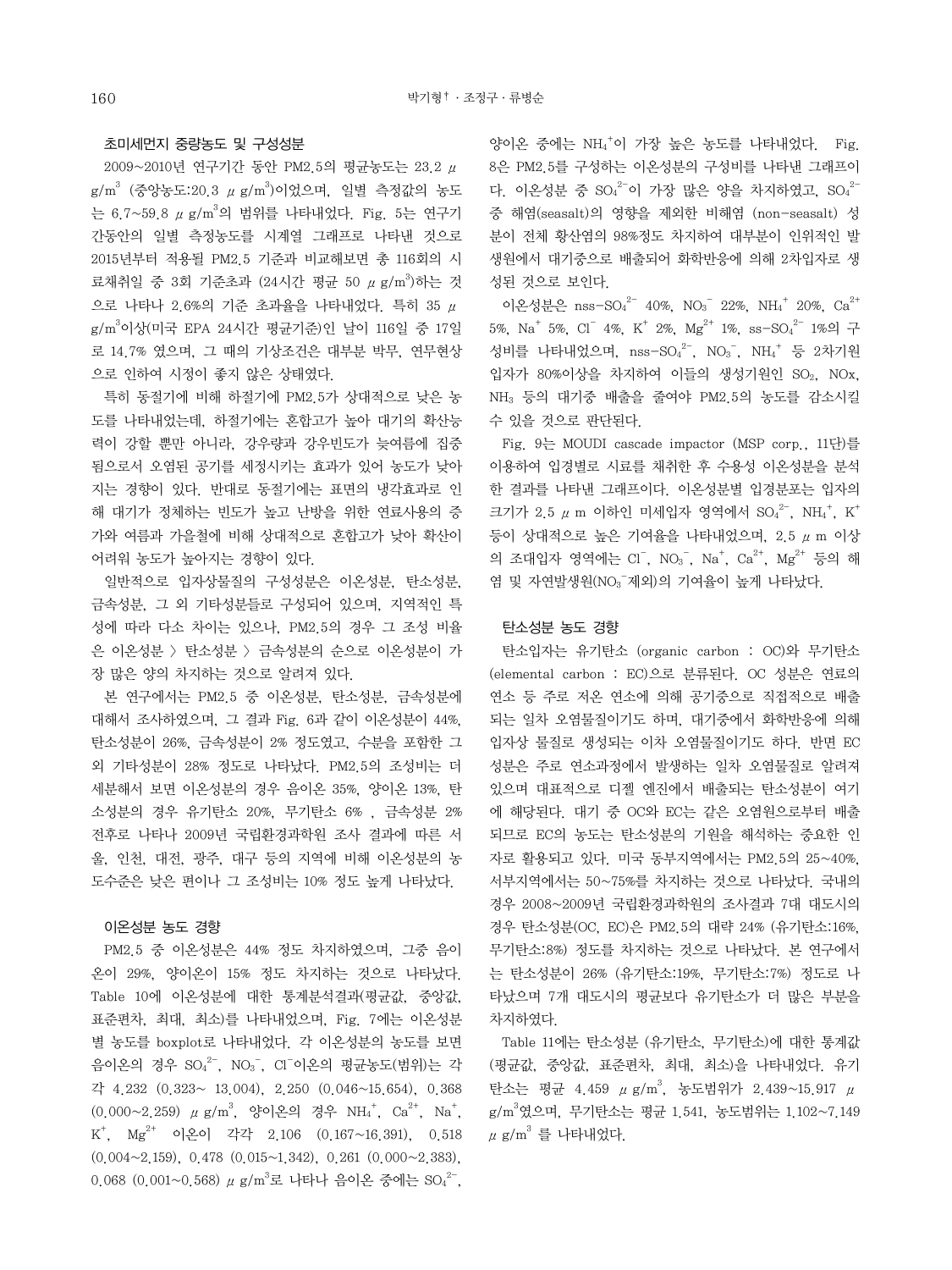



Fig. 5. Time series concentration of PM2.5.



(unit:  $\mu$  g/m<sup>3</sup>)

| Year    | <b>Statistics</b> | PM2.5 | $Cl^{-}$ | NO <sub>3</sub>                                 | $SO_4{}^{2-}$ | $Na+$ | $NH_4$ <sup>+</sup> | $K^+$                                            | $Mg^{2+}$ | $Ca^{2+}$ |
|---------|-------------------|-------|----------|-------------------------------------------------|---------------|-------|---------------------|--------------------------------------------------|-----------|-----------|
|         | Mean              | 23.2  | 0.368    | 2.250                                           | 4.232         | 0.478 | 2.106               | 0.261                                            | 0.068     | 0.518     |
|         | Median            | 20.3  | 0.238    | 1.101                                           | 3.264         | 0.542 | 1.142               | 0.099                                            | 0.061     | 0.430     |
| 2009    | <b>SD</b>         | 11.4  | 0.469    | 2.669                                           | 3.143         | 0.270 | 2.287               | 0.351                                            | 0.068     | 0.355     |
| $-2010$ | Max               | 59.8  | 2.259    | 15.654                                          | 13.004        | 1.342 | 16.391              | 2.383                                            | 0.568     | 2.159     |
|         | Min               | 6.7   | 0.000    | 0.046                                           | 0.323         | 0.015 | 0.167               | 0.000                                            | 0.001     | 0.004     |
|         |                   |       |          | $TA(Total$ Anions) = 6.850<br>$TA/PM2.5 = 0.30$ |               |       |                     | $TC(Total Cations) = 3.431$<br>$TC/PM2.5 = 0.15$ |           |           |







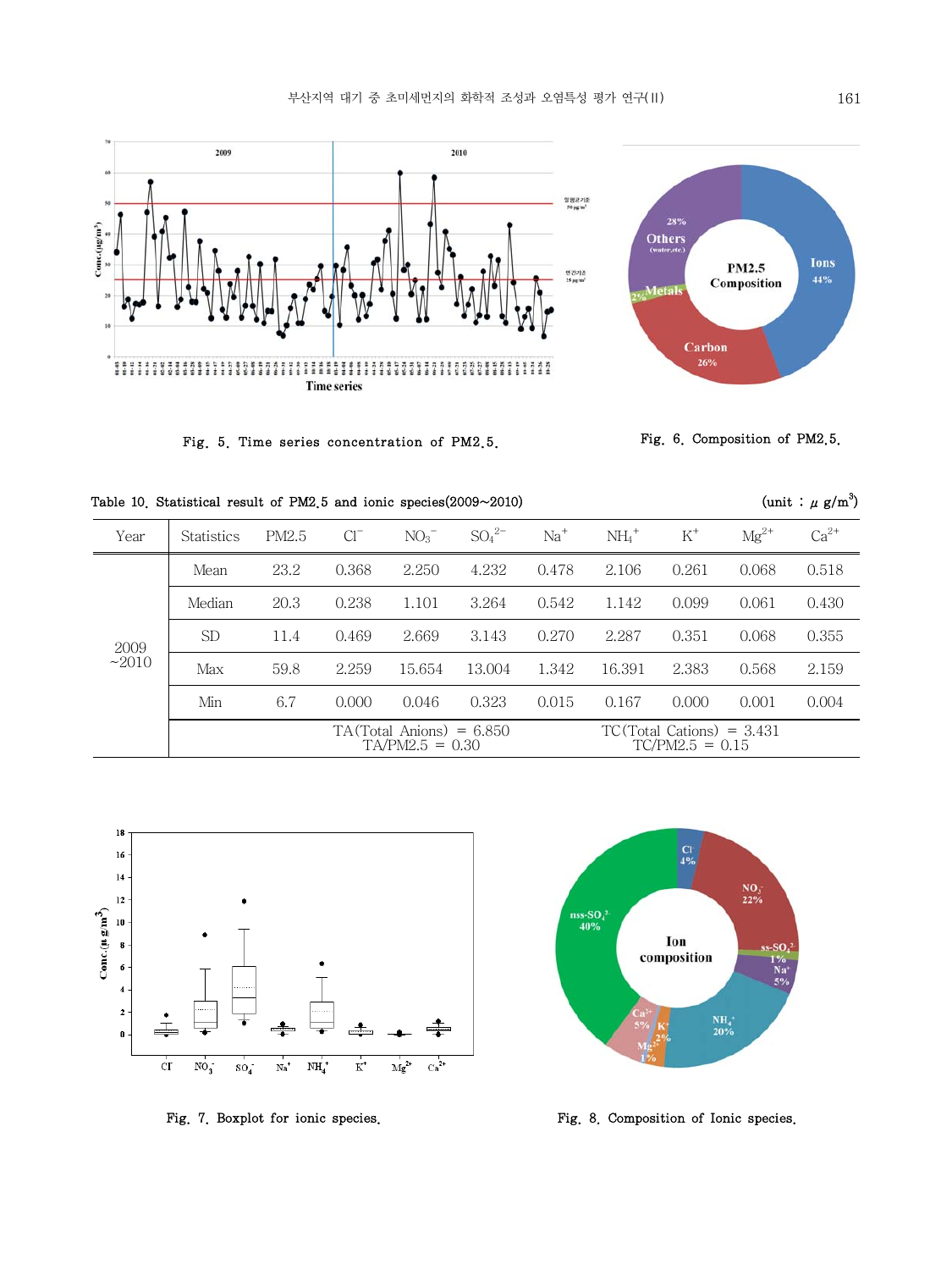

Fig. 9. Size distribution of ionic species in PM2.5.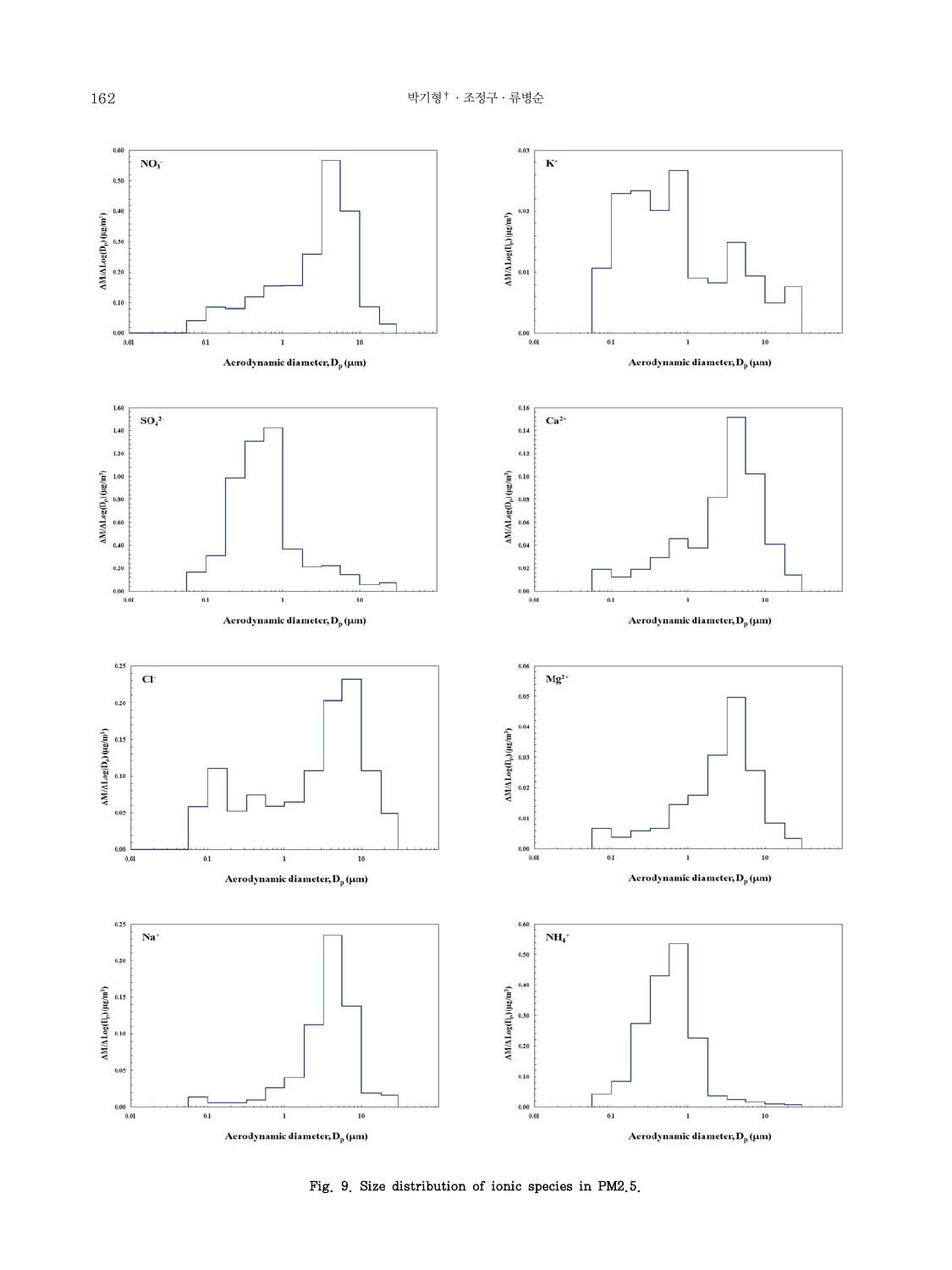| <b>Statistics</b> | Organic<br>Carbon | Elemental<br>Carbon | Total<br>Carbon | OC/EC |
|-------------------|-------------------|---------------------|-----------------|-------|
| Mean              | 4.459             | 1.541               | 6.048           | 2.894 |
| Median            | 4.143             | 1.287               | 5.357           |       |
| SD                | 2.439             | 1.102               | 3.178           |       |
| Max               | 15.917            | 7.149               | 19.946          |       |
| Min               | 1.085             | 0.000               | 0.085           |       |

Table 11. Statistical result of Carbon (unit :  $\mu$  g/m<sup>3</sup>)

#### 금속성분 농도 경향

 분석대상 금속성분(crustal, trace)은 Fe, Al, Zn, Pb, Mn, Cu, Ba, V, Ni, As, Cr, Se, Cd, Sr, Co 등 15개 항목이며 이 성분들은 발생원을 규명하는데 중요한 성분들로 알려져 있 다. 미국 EPA에서는 오염원 분류표(source profile)를발생원 의 추정에 이용하고 있으며, PMF(Positive matrix factorization) 모델링 결과 해석시 참고하였다.

 Table 12에는 금속성분에 대한 통계값(평균값, 중앙값, 표 준편차, 최대, 최소)을 나타내었으며, Fig. 10에는 금속성분별 농도를 boxplot로 나타내었다. 본 연구에서는 Si 등 지각 및 토양 구성성분 등 일부 항목의 분석값이 없어 금속성분이

| Table 12. Statistical result of metallic species | (unit : $ng/m^3$ ) |  |  |
|--------------------------------------------------|--------------------|--|--|
|--------------------------------------------------|--------------------|--|--|

PM2.5 성분중 2%에 지나지 않으나, 실제로는 이보다 높은 10~20% 정도 차지하는 것으로 알려져 있다. 본 연구에서는 날림먼지와 지각 및 토양의 주요 성분인 Fe과 Al이 PM2.5 함 유성분 중에서도 높은 농도를 나타내어 PM10 함유량과 유사 한 결과를 나타내었으나 단지 전체 금속성분 중에서 차지하는 비율이 줄어든 것이다. 항목별 평균농도(범위)는 Fe, Al, Zn, Pb, Mn, Cu 등이 각각 161.113 (17.901~6갷 A4갷9), 119.5본 (0.000~본 2.483), 45.984 (6.100~l이 .6갸9), 27.4밲 (2.188~본1.408), 16.046 (1.277~90.607), 6.545 (0.176~50.7밲 ) ng/m3 등으로 나타났다. 녹지지역인 부산 기장에서 2001년 PM2.5 중 금속 성분의 측정 결과를 보면 Fe 119.52, Al 208080, Zn 48.61, Pb 3 .6갸, Mn 9.갷 , Cu 4.57 ng/m3 로 Fe과 Al의 농도차가 약간 나지만 항목별로 비슷한 경향을 나타내었다.

 연구기간동안 PM2.5 중 금속성분의 조성 변화는 이온성분 과 같이 PM2.5의 농도 경향과 비슷한 양상을 나타내었다. 금 속성분은 PM2.5 중량농도의 2%를 차지하였으며 금속성분간 구성비는 Fig. 11과 같다. 금속성분 간 성분별 구성비(%)는  $Fe(40)$  > Al(30) > Zn(12) > Pb(7) > Mn(4) > Cu(2) > Ba(2) > V(1) > Ni(1) > As(1) 의 순으로 토양 및 지각성분인 Fe과 Al이 높은 비율을 차지했다.

| year            | Metal  | Fe      | Al                              | 7n     | Ph     | Mn       | Gи                      | Bа    | V     | Nī                                 | As       | Gr.     | Se.    | Cd.   | Sr      | Co    |
|-----------------|--------|---------|---------------------------------|--------|--------|----------|-------------------------|-------|-------|------------------------------------|----------|---------|--------|-------|---------|-------|
| 2009<br>$-2010$ | Mean   |         | 1161.113 119.589                | 45.984 | 27.429 | 16.046   | 6.545                   | 6.663 | 4.471 | 4.061                              | 3.831    | 1.672   | 1.278  | 1.358 | 0.974   | 1.108 |
|                 | Median | 134.595 | 81.520                          | 42.351 | 23.740 | 12.840   | 4.756                   | 4.524 | 2.648 | 3.212                              | 2.130    | 1.007   | 0.483  | 0.935 | 0.366   | 0.207 |
|                 | SD.    |         | 119.732 143.778 27.794 16.033   |        |        | 13.662   | 6.066                   | 6.268 | 5.630 | 2.867                              | 5.585    | 2.071   | 2.162  | 1.457 | 1.611   | 1.791 |
|                 | Max    |         | 1674.479 892.483 143.689 81.408 |        |        |          |                         |       |       | 90.607 50.729 40.711 32.746 16.932 | 31.446 1 | 11.903- | 10.303 | 8.638 | 9.089   | 7.545 |
|                 | Min    | 17901   | 0.000                           | 6.100  | 2.188  | - 1 2.77 | 0.176 0.662 0.000 0.123 |       |       |                                    | 0.000    | 0.000   | 0.000  | 0.005 | - 0.000 | 0.000 |



Fig. 10. Boxplot for metallic elements.



Fig. 11. Composition of metallic elements.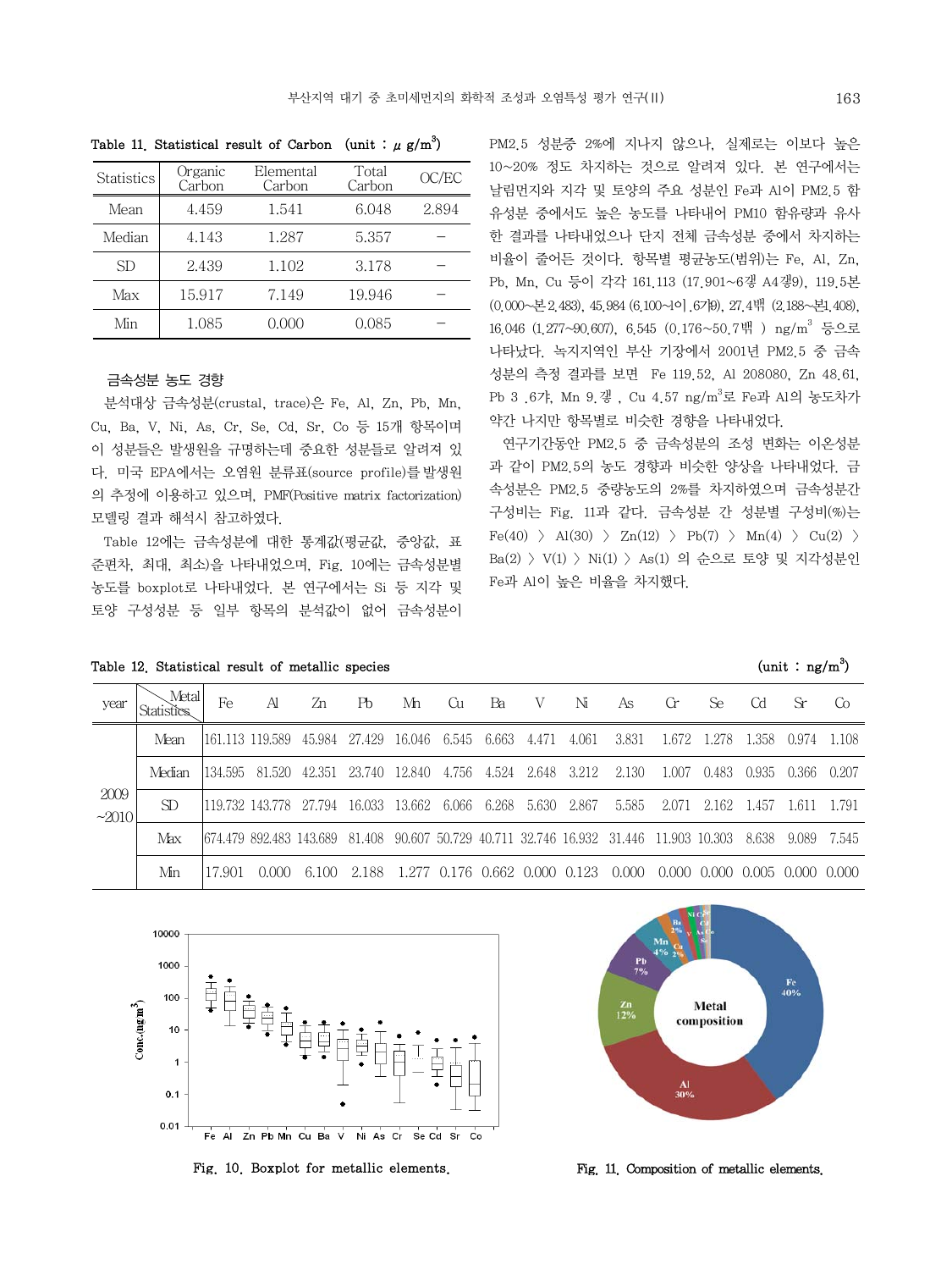|                     | PM2.5      | $Cl^{-}$   |            | $NO_3$ <sup>-</sup> $nssSO_4$ <sup>2-</sup> $ssSO_4$ <sup>2-</sup> |              | $Na+$       | $NH_4$ <sup>+</sup> | $K^+$      | $Mg^{2+}$ | $Ca2+$ | OC                              | EC |
|---------------------|------------|------------|------------|--------------------------------------------------------------------|--------------|-------------|---------------------|------------|-----------|--------|---------------------------------|----|
| PM2.5               | 1.000      |            |            |                                                                    |              |             |                     |            |           |        |                                 |    |
| $Cl^{-}$            | $0.316**$  | 1.000      |            |                                                                    |              |             |                     |            |           |        |                                 |    |
| $NO_3$ <sup>-</sup> | $0.479**$  | $0.594**$  | 1.000      |                                                                    |              |             |                     |            |           |        |                                 |    |
| $nss-SO42- 0.440**$ |            | $-0.175$   | 0.109      | 1.000                                                              |              |             |                     |            |           |        |                                 |    |
| $ss-SO42–$          | $0.285$ ** | $0.325***$ | $0.217*$   | 0.122                                                              | 1.000        |             |                     |            |           |        |                                 |    |
| $Na+$               | $0.285$ ** | $0.325***$ | $0.217*$   | 0.122                                                              | 1.000        | 1.000       |                     |            |           |        |                                 |    |
| $NH_4$ <sup>+</sup> | $0.437***$ | $-0.007$   |            | $0.264^{**}$ $0.681^{**}$                                          | $0.403**$    | $0.403**$   | 1.000               |            |           |        |                                 |    |
| $K^+$               | $0.268***$ | $-0.098$   |            | $0.249^{**}$ $0.536^{**}$                                          | $0.445***$   | $0.444$ **  | $0.645**$           | 1.000      |           |        |                                 |    |
| $Mg^{2+}$           | $0.524**$  | $0.362**$  | $0.738***$ | 0.092                                                              | $0.250^{**}$ | $0.250**$   | $0.255$ **          | $0.210*$   | 1.000     |        |                                 |    |
| $Ca^{2+}$           | $0.312**$  | $0.201*$   | $0.499**$  | $0.228***$                                                         | $0.471*$     | $0.471$ **  | $0.420**$           | $0.456***$ | $0.631**$ | 1.000  |                                 |    |
| OC                  | $0.326**$  | 0.066      | 0.018      | $0.422**$                                                          | $0.252^*$    | $0.252^*$   | $0.514$ **          | $0.320**$  | 0.147     | 0.167  | 1.000                           |    |
| EC                  | $0.575$ ** | 0.260      | $0.505***$ | $0.369**$                                                          | $0.232^{*}$  | $0.232^{*}$ | $0.436**$           | $0.344**$  | $0.602**$ |        | $0.434^{**}$ $0.581^{**}$ 1.000 |    |

Table 13. Correlation matrix for PM2.5 composition(2009~2010)

\*\* : 상관계수는 0.01 수준에서 유의함.

\* : 상관계수는 0.05 수준에서 유의함.

## 항목별 상관분석

 상관분석은 구성성분간의 상관관계를 알아보는데 유용한 분석이며, 그 결과가 항목간의 인과관계를 의미하지는 않는 다. 상관계수는 -1에서 1사이의 값을 가지며 상관계수가 0에 서 1에 근접할수록 양(+)의 상관성이 높아지며, 0에서 -1에 근접할수록 음(-)의 상관성 높아짐을 의미한다. Table 13은 PM2.5의 구성성분에 대한 상관분석 결과를 표로 나타낸 것 이며, 상관계수 중 \*\*, \*로 표시한 것은 각각 0.01, 0.05 수 준에서 유의한 값을 의미한다.

 상관분석결과 이온성분 및 탄소성분간 비교적 높은 상관성 (상관계수 0.5이상)을 나타내는 항목들은 NO3 -Cl<sup>-</sup> (0.594),  $NH_4^+$ -nssSO<sub>4</sub><sup>2-</sup> (0.681), K<sup>+</sup>-nssSO<sub>4</sub><sup>2-</sup> (0.536), K<sup>+</sup>-NH<sub>4</sub><sup>+</sup>  $(0.645)$ ,  $Cl^{-} - NO_{3}^{-}$   $(0.651)$ ,  $Cl^{-} - Mg^{2+}$   $(0.602)$ ,  $Na^{+} - Ca^{2+}$  $(0.580)$ , Na<sup>+</sup>-K<sup>+</sup>  $(0.580)$ , nssSO<sub>4</sub><sup>2-</sup>-K<sup>+</sup>  $(0.580)$ , nssSO<sub>4</sub><sup>2-</sup>-NH<sub>4</sub><sup>+</sup>  $(0.561)$ , PM2.5- Mg<sup>2+</sup>  $(0.524)$ , Mg<sup>2+</sup>-NO<sub>3</sub><sup>-</sup>  $(0.738)$ , Ca<sup>2+</sup>-Mg<sup>2+</sup>  $(0.631)$ , PM2.5-EC  $(0.575)$ , NO<sub>3</sub>-EC  $(0.505)$ , NH<sub>4</sub><sup>+</sup>-OC (0.514), Mg2+-EC (0.602) 등 이었으며 PM2.5의 농도변화와 상관성이 있는 항목들로 이온 및 탄소성분 모두가 유의하게 상관성이 있었으나 대부분 상관계수가 0.5 이하로 비교적 낮 게 나타났다. 그러나 2차 입자에 해당하는 NO3<sup>-</sup>(0.479), nss-SO $_4^{2-}(0.440)$ , NH $_4^{+}(0.437)$  및 무기탄소(EC) 성분이 다 른 항목들에 비해 높게 나타나 이들이 PM2.5 농도에 상대적 기여율이 높은 것으로 판단된다.

#### 발생원 추정을 위한 PMF 수용모델링

대기오염물질의 효율적 제어와 관리방안을 마련하기 위해

서는 오염원에 대한 정량․정성분석이 선행되어야 하며, 이를 위해서는 수용체(receptor)에서 오염물질의 물리․화학적 특성 을 분석한 후 오염원의 확인 및 오염원의 정량적 기여도를 평가하는 수용모델의 연구가 반드시 필요하다.

 수용모델(receptor model)은 크게 이화학적 분석분야와 여 기서 도출된 자료에 입각하여 결과를 해석하는 응용통계학적 분석분야로 나눌 수 있다. 이화학적 분석분야는 수용체에서 입자상 물질 또는 가스상 오염물질을 분석하여 자료를 얻는 과정이며, 응용통계학적 분석분야는 획득한 자료를 바탕으로 오염원의 확인, 분리, 그리고 정량화하는 과정을 말한다. 여 기에는 농축계수법 (enrichment factor), 시계열분석법 (tim정량s정ri띥s analysis), 신경망분석법 (n띥졵ral n띥twork), 공 간분석법 (spacial s정ri띥s analysis-GIS), 화학질량수지법 (chemical ma띳s balanc정량: CMB), 회귀분석법(regression analysis), 군집분석법 (clust정r analysis), 주성분분석법 (조rincipal compon띥nt analysis량: PCA), 인자분석법 (factor analysis), 목표변환인자분석법 (target 존ransformation factor analysis량: TTFA), 양행렬인자분석법 (positiv정량 matrix factorization : PMF), 전문가 시스템 (exp정rt syst정m), UNMIX 등이 있다. 각종 다변량 통계법 (방법론시 계열가장 진화한 인자분석법인 PMF (Positiv정량Matrix Factorization)은 오염원 분류표(s띯졵rc정량조rof걩 정)나 오염원 목록(s띯졵rc정량inv띥ntory) 등 모델링 수행을 위해 요구되는 필 수 입력자료가 구축되곀열않은 지역이나 국가에 응용하기 적 합한 모델로서 상대적으로 간편하면서도 비교적 정확한 영향 배출원 기여도를 평가할 수 있다는 장점에 의해 최근 입자상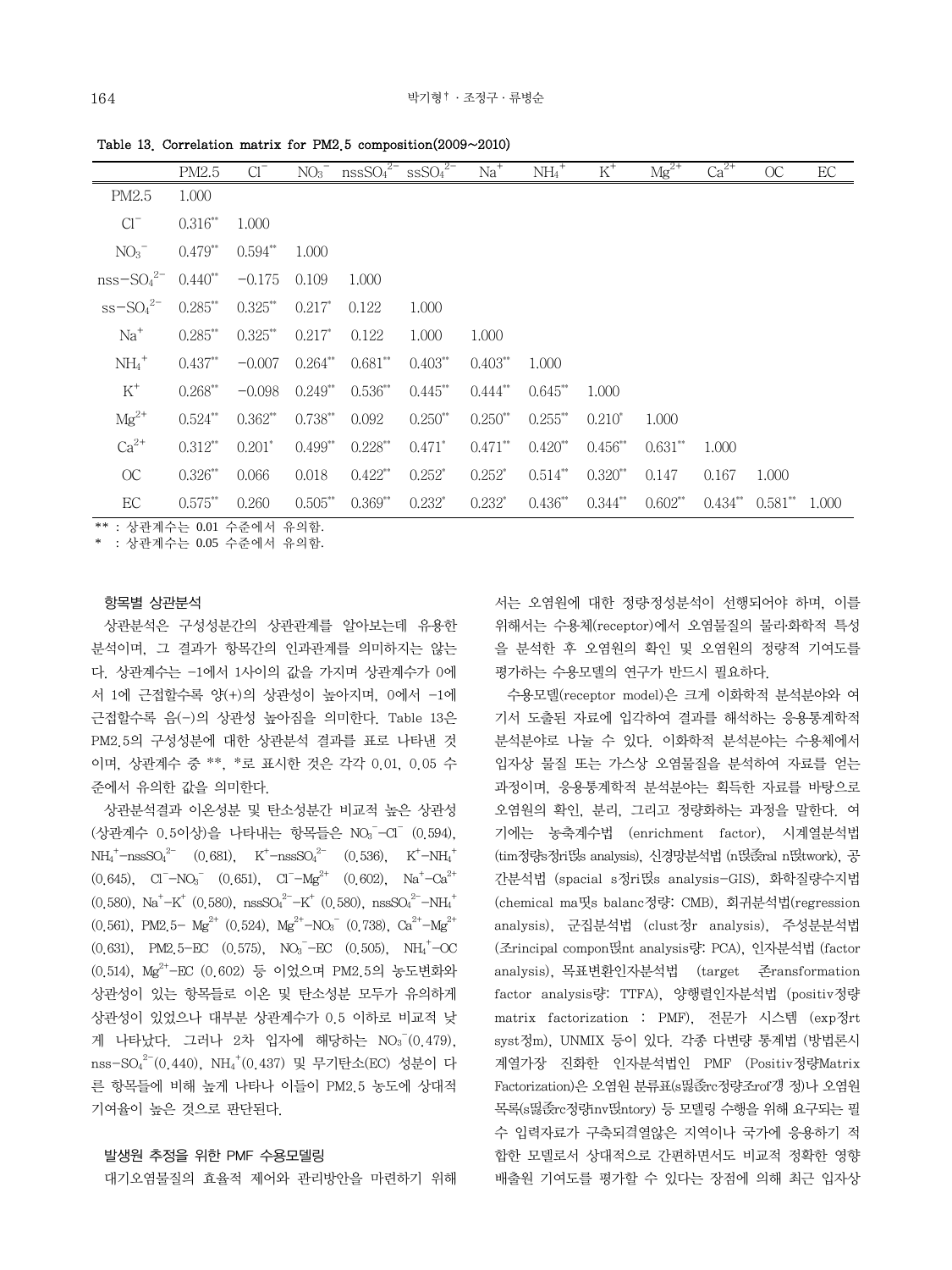물질에 의한 오염원 파악과 기여도 산정에 적용사례가 늘어 나고 있는 추세이다.

 본 연구에서는 최적의 오염원 수 및 오염원 분류표를 결정 하고 물리적으로 가장 합리적인 모델링 결과를 산출하기 위 하여 오염원의 수와 FPEAK 값을 변경하여 모델링을 수행하 였으며 최적의 오염원 수를 7개로 정하였으며 그 결과를 Fig.12의 오염원 분류표(source profile)에 나타내었다.

 첫 번째 오염원은 토양 및 산업관련 발생원으로 추정하였 으며, 기여율은 26.7%로 나타났다. Fe, Al, Zn, Mn, As 등 이 주요 물질들로서 Fe, Al 등은 토양의 주요 구성성분이며 Zn, Mn, As 등은 석탄을 연료로 하는 주요 산업시설의 배출 물질이다.

 두 번째 오염원은 2차 입자(secondary particle)관련 발생  $22.6\%$ 로 추정하였으며, 기여율은 22.6%로 나타났다. nss-SO4 $^{2-}$ 및 NH4 + 는 대기중에서 입자상으로 전환된 주요 2차 입자이 다. 주 발생원은 발전소 등 고정배출원 및 선박 등 이동배출 원 등이다.

 세 번째 오염원으로 해염(seasalt) 관련 발생원으로 추정하 였으며, 기여율은 20.0%로 나타났다. Cl<sup>-</sup>, ss-SO<sub>4</sub><sup>2-</sup>, Na<sup>+</sup>, Mg2+ 등은 모두 해양기원 발생 물질들이며 부산지역은 남동 쪽으로 바다가 끼고 있어 내륙에 비해 상대적으로 영향을 많 이 받는다.

 네 번째 오염원은 포장도로 관련 발생원으로 추정하였으며, 기여율은 12.1%로 나타났다. 포장도로에서 비산되는 물질들로 Pb, Ni, Se, Sr 등이 주로 기여하는 것으로 조사되었다.

 다섯 번째 오염원은 이동발생원(자동차, 선박 등) 및 면오 염원(난방관련) 발생원으로 추정하였으며, 기여율은 10.6%로 나타났다. NO3 - (기여율 80%)가 주로 기여하는 것으로 조사 되었으며, 겨울철이 다른 계절에 비해 높은 기여도를 나타내 어 겨울철 난방관련 오염원의 영향이 큰 것으로 판단된다.

 여섯 번째 오염원은 석탄연소 발생원으로 추정하였으며, 기여율은 6.1%로 나타났다. 화력발전소등 석탄을 연료로 하 는 보일러에서 배출되는 주요 물질은 Ba, V 등이다.

 마지막으로 일곱 번째 오염원은 생체(biomass) 소각 관련 발생원으로 추정하였으며, 기여율은 2.4%로 나타났다. K<sup>+</sup>는 생체 소각의 주요 추적자(tracer)로 널리 이용되고 있으며 주 로 가을과 겨울철 도시외곽의 볏집 등의 소각이 주 발생원으 로 판단된다.



Fig. 12. Source profiles of the resolved sources measured at study area(continued).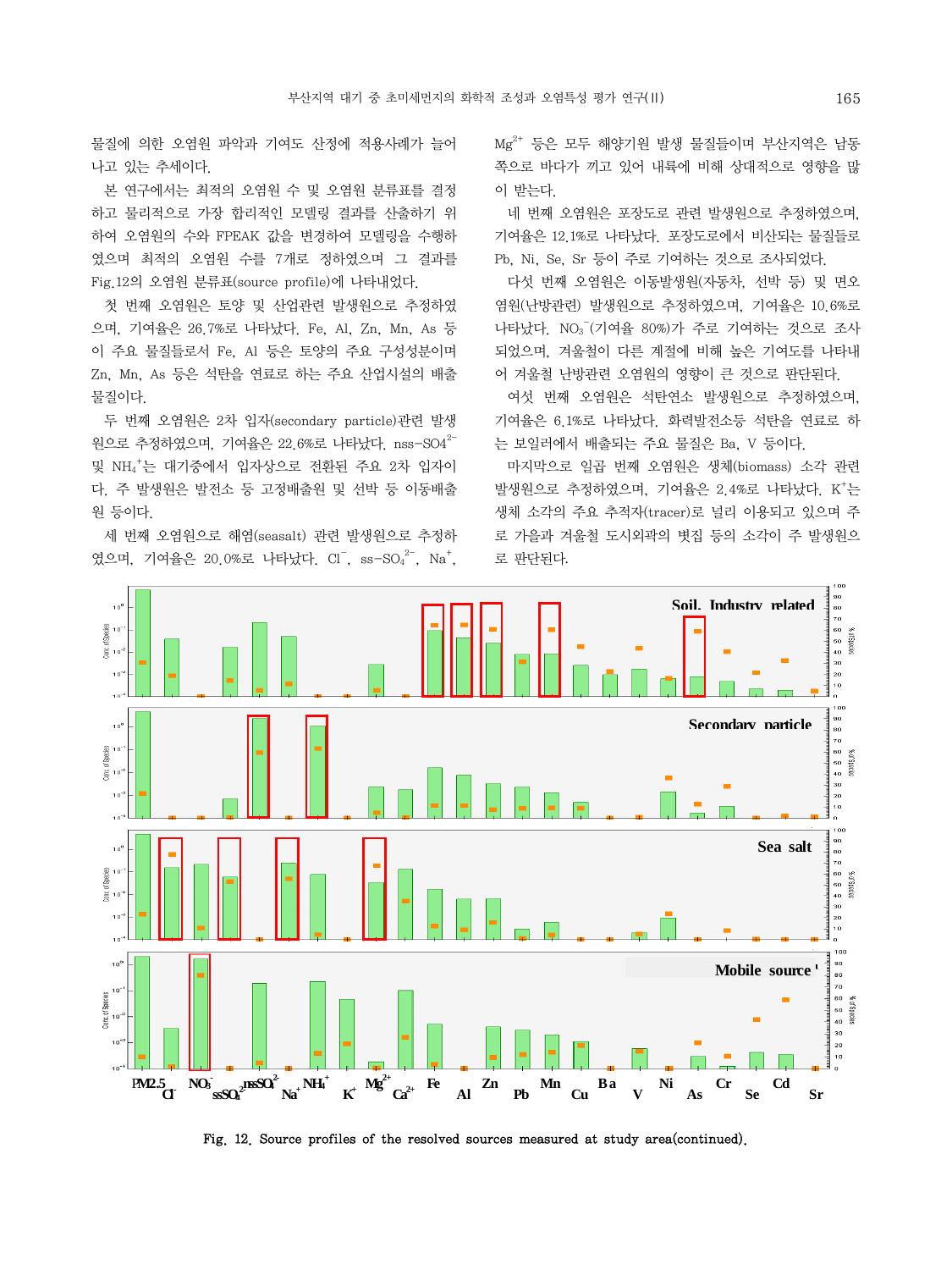

Fig. 12. Source profiles of the resolved sources measured at study area.

## 결 론

 본 연구는 향후 PM2.5에 대한 대기환경기준의 적용과 환경 보건학적 위해성 평가를 위한 구성성분을 조사함으로써 부산 시민의 건강보호와 PM2.5 저감 방안을 제시하기 위해 2년간 의 연구기간동안 PM2.5의 구성성분 변화 경향과 성분분석 자 료의 통계분석 및 수용모델을 이용한 발생원 추정과 이에 대 한 저감방안을 제시를 목적으로 하고 있으며 그 결론은 다음 과 같다.

- 1. PM2.5의 평균농도는 23.2 μg/m<sup>3</sup>이고, 일평균 농도 범위 는 6.7~59.8 μ g/m<sup>3</sup>으로 2014년 적용 예정인 대기환경기 준(일평균 50  $\mu$  g/m<sup>3</sup>) 대비 초과율이 2.6%였다. 35  $\mu$ g/m<sup>3</sup>이상(US EPA 24시간 평균)의 고농도 발생일은 14.7% 에 해당하였으며, 그 때의 기상조건이 대부분 박무, 연무 현상과 저풍속, 안정된 대기 등의 요인으로 고농도 현상을 보인 것으로 판단된다.
- 2. PM2.5의 구성은 이온성분이 44%, 탄소성분 26%, 금속성 분이 2%, 그리고 입자결합수를 포함한 그 외 성분들이 28%정도를 차지하여 이온성분이 PM2.5의 주요 구성요소 로 나타났다.
- 3. 이온성분은 PM2.5의 44%(음이온 30%, 양이온 15%) 정도 를 차지하였고  ${\rm SO_4}^{2-}$   $>$   ${\rm NH_4}^{+}$   $>$   ${\rm NO_3}^{-}$  의 순으로 높은 비 율을 차지하였으며, 상관분석 결과에서도 이 물질들과 높 은 상관성을 나타내었다. 특히 이 물질들은 2차입자를 형

성하는 대표적인 성분들로 폐포에 침착 가능한 양이 상대 적으로 높기 때문에 대기중으로 배출되는 1차 물질인 SO2, NH3, NOx 등의 배출량 저감정책이 반드시 필요한 것으로 판단된다.

- 4. 탄소성분의 경우 평균(범위)는 유기탄소(OC) 4.459(2.439~15.917)  $\mu$  g/m $^3$ , 무기탄소(EC) 1.541 (1.102~7.149)  $\mu$  g/m $^3$  으로 PM2.5의 26% (OC:19%, EC:7%)를 차지하였으며 OC가 EC의 3배정도 높게 나타나 국내 다른 대도시와 유사한 경 향을 나타내었다. 탄소성분의 주배출원이 자동차 관련이므 로 대기중 PM2.5의 농도를 낮추기 위해서는 자동차 배출 가스 관련 대책도 고려되어야 할 것이다.
- 5. 금속성분은 PM2.5의 2%로 매우 적은 부분이나 Fe, Al 등 토양기원 원소들은 Al2O3, Fe2O3 등 산화물의 형태로 존재 하기 때문에 실제 PM2.5 중량의 10%정도 차지하는 것으 로 알려져 있다. 금속성분의 구성비(%)는 Fe(40), Al(30), Zn(12), Pb(7), Mn(4), Cu(2) 등으로 Fe, Al 등 토양관련 성분들이 70% 이상을 차지하였다. PM2.5 성분 중 구성비 는 낮지만 상대적으로 높은 인체 위해성으로 관리가 필요 한 부분이다.
- 6. 오염원 확인과 정량적 기여도 평가를 위한 PMF를 이용한 수용모델링 결과 7개의 발생원을 추정할 수 있었으며 발생 원별 오염원 분류 결과, 1) 토양 및 산업관련 (26.7%) 2) 2차 입자 관련 (22.6%), 3) 해염 (seasalt) 관련 (20.0%), 4) 포장도로 관련 (12.1%), 5) 자동차, 선박 등 이동오염원